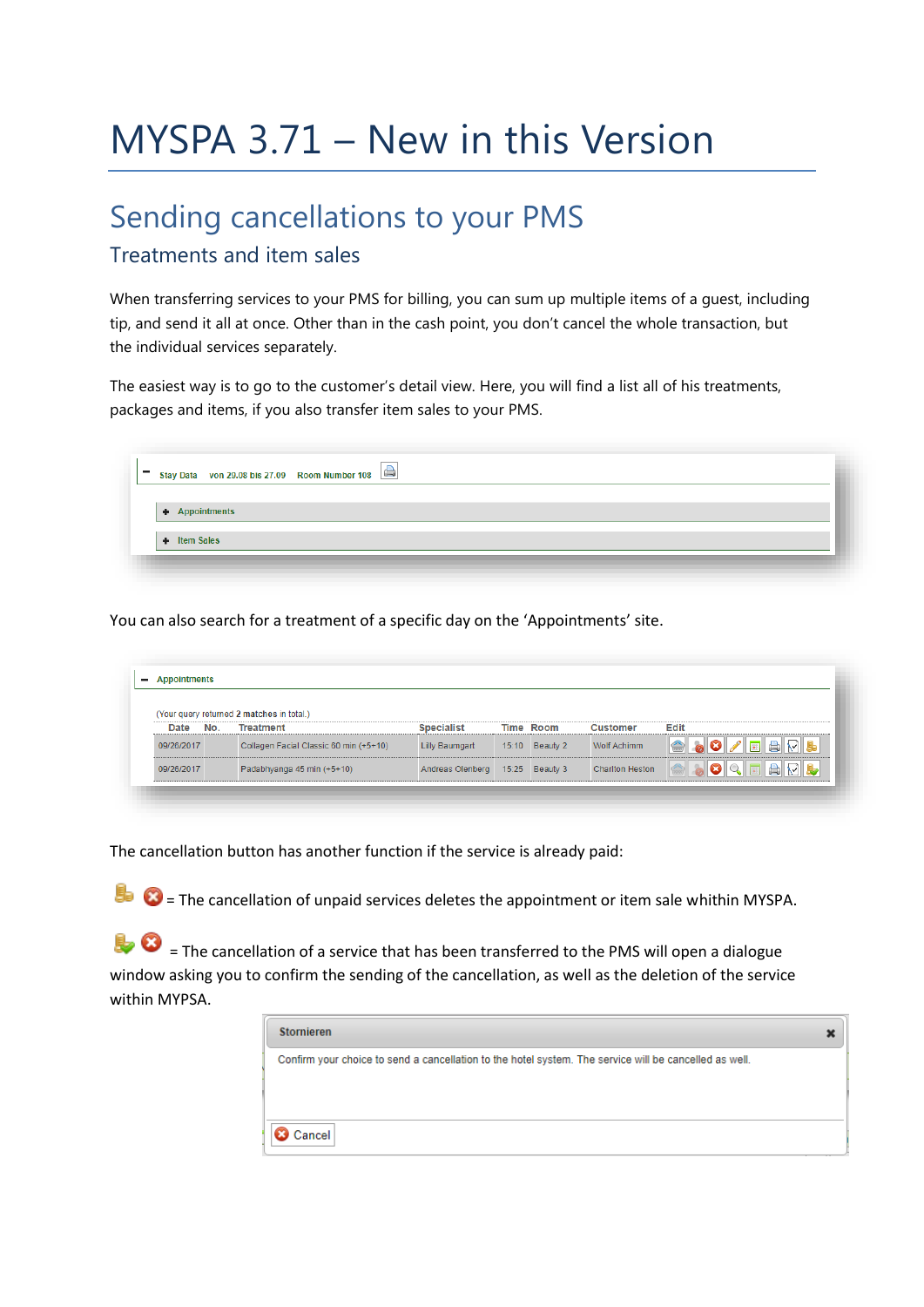#### Cancellation of Tips

If you book a tip on the hotel invoice by mistake, please send a compensating amount to the PMS.

Go to the customers detail view and open the pay mask:

|                                 |                                               | $\overline{\phantom{a}}$       |                                                                                |                                       | Beauty & Wellness 1 - WPS<br>Admin |
|---------------------------------|-----------------------------------------------|--------------------------------|--------------------------------------------------------------------------------|---------------------------------------|------------------------------------|
| New Appointment $\triangledown$ | Scheduler                                     | $\triangleleft$<br>Customers   | <b>Main Settings</b><br>$\triangledown$                                        | i.<br>$\bigtriangledown$<br>Reporting | சி<br>۹.                           |
|                                 |                                               |                                |                                                                                |                                       |                                    |
| <b>Start Search</b>             | <b>Extended Search</b>                        | <b>New</b>                     |                                                                                |                                       |                                    |
|                                 |                                               | <b>Title</b>                   |                                                                                | $\Sigma$ Revenue                      | 60,00 EUR                          |
| Charlton                        |                                               | <b>Last Name</b>               | Heston                                                                         | $\Sigma$ Treatments                   | 60,00 EUR                          |
| Dornkratz 1 WP                  |                                               | ZIP / City                     | 65207 Wiesbaden                                                                | $\Sigma$ Items                        | 0,00 EUR                           |
| Germany                         |                                               | <b>Protel ID</b>               |                                                                                |                                       |                                    |
|                                 |                                               | Fax                            | +49 (0) 611 - 95 000 515                                                       |                                       |                                    |
|                                 |                                               | <b>SMS Notification</b>        | o                                                                              |                                       |                                    |
|                                 |                                               | <b>E-Mail Notification</b>     | U                                                                              |                                       |                                    |
|                                 |                                               | Language                       | german                                                                         |                                       |                                    |
| $\mathscr{A}$                   |                                               | <b>Reminder Date</b>           |                                                                                |                                       |                                    |
|                                 |                                               |                                |                                                                                |                                       |                                    |
| Cancel<br>b.<br>Upselling       |                                               |                                |                                                                                |                                       |                                    |
|                                 | User "Heston, Charlton"<br>Print Appointments | +49 (0) 611 - 95 000 50<br>Pay | Beauty & Wellness 1 - WPS<br>Export Customer Data<br>Opens the Payment Dialog. | Proof of Performance                  | G<br><b>Print Certificate</b>      |

Now enter a negative amount in the tip field, which will be deducted from the hotel invoice.

| Tip for<br><b>Payment Method</b><br>Discount percentage | Petra Schumann<br>Hotel Invoice v         | $-10$ | <b>EUR</b> |
|---------------------------------------------------------|-------------------------------------------|-------|------------|
|                                                         | B Pay       Pay and intermediate document |       |            |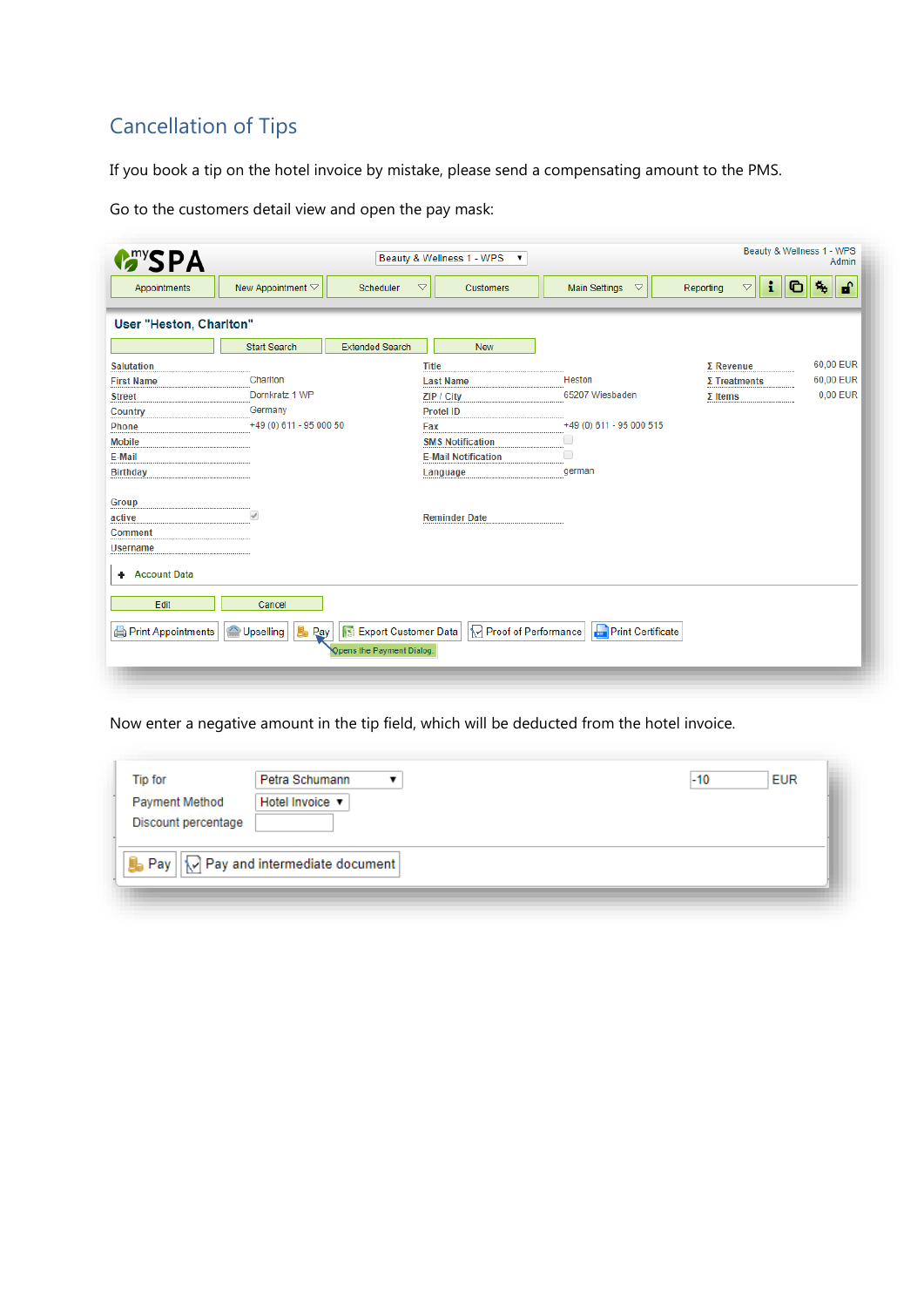## Proof of Performance after Payment: Intermediate Document

When sending a service to the PMS for billing, you can now create an intermediate document right there, which shows the discounts you just entered, as well as the items and tips, in case you booked some.

| Tip for                                      | Petra Schumann<br><b>EUR</b>                                                   |  |
|----------------------------------------------|--------------------------------------------------------------------------------|--|
| <b>Payment Method</b><br>Discount percentage | Hotel Invoice ▼<br>120                                                         |  |
|                                              | $\mathbf{B}_{\mathbf{0}}$ Pay $  \triangledown$ Pay and intermediate document  |  |
|                                              | Transfer all checked positions to your PMS and print an intermediate document. |  |

## Warning in Case of Interface Error

If the last update of reservation data is older than 24 hours, MYSPA will inform you on the 'Appointments' site, and show you the date and time of the latest update.

| <b>M</b> <sup>my</sup> SPA |                                                 | Beauty & Wellness 1 - WPS $\rightarrow$   | Beauty & Wellness 1 - WPS<br>Admin                                                          |
|----------------------------|-------------------------------------------------|-------------------------------------------|---------------------------------------------------------------------------------------------|
| Appointments               | New Appointment▽                                | $\triangledown$<br>Scheduler<br>Customers | சி<br>i<br>$\triangledown$<br>$\triangledown$<br>Main Settings<br>Reporting                 |
|                            | <b>Welcome to MY SPA</b>                        |                                           |                                                                                             |
| <b>Period</b>              | $\blacksquare$<br>to $10/09/2017$<br>10/09/2017 | <b>Attendance Status</b><br>-all-         | <b>Cancellation Status</b><br>$\overline{\phantom{a}}$<br>-all-<br>$\overline{\phantom{a}}$ |
| <b>Booker</b>              | -all-                                           | <b>Payment Status</b><br>-all-            | $\overline{\phantom{a}}$<br>Office 2003 and newer v<br>$\Rightarrow$ show                   |
| <b>Specialist</b>          | -all-                                           | Room<br>-all-                             | Last Hotelguest Update 10/06/2017 (11:42:06)<br>$\cdot$                                     |
|                            | Adams, Alexandra                                |                                           |                                                                                             |
|                            | Olenberg, Andreas                               |                                           |                                                                                             |
|                            | Lindtherr, Anja<br>$\overline{\phantom{a}}$     |                                           |                                                                                             |

### Warning in Case of Unpaid Package

If you mark a package appointment as 'participated' and the package this appointment belongs to has not been paid/transferred for payment yet, you will see a warning message, informing you that the package amount has yet to be settled.